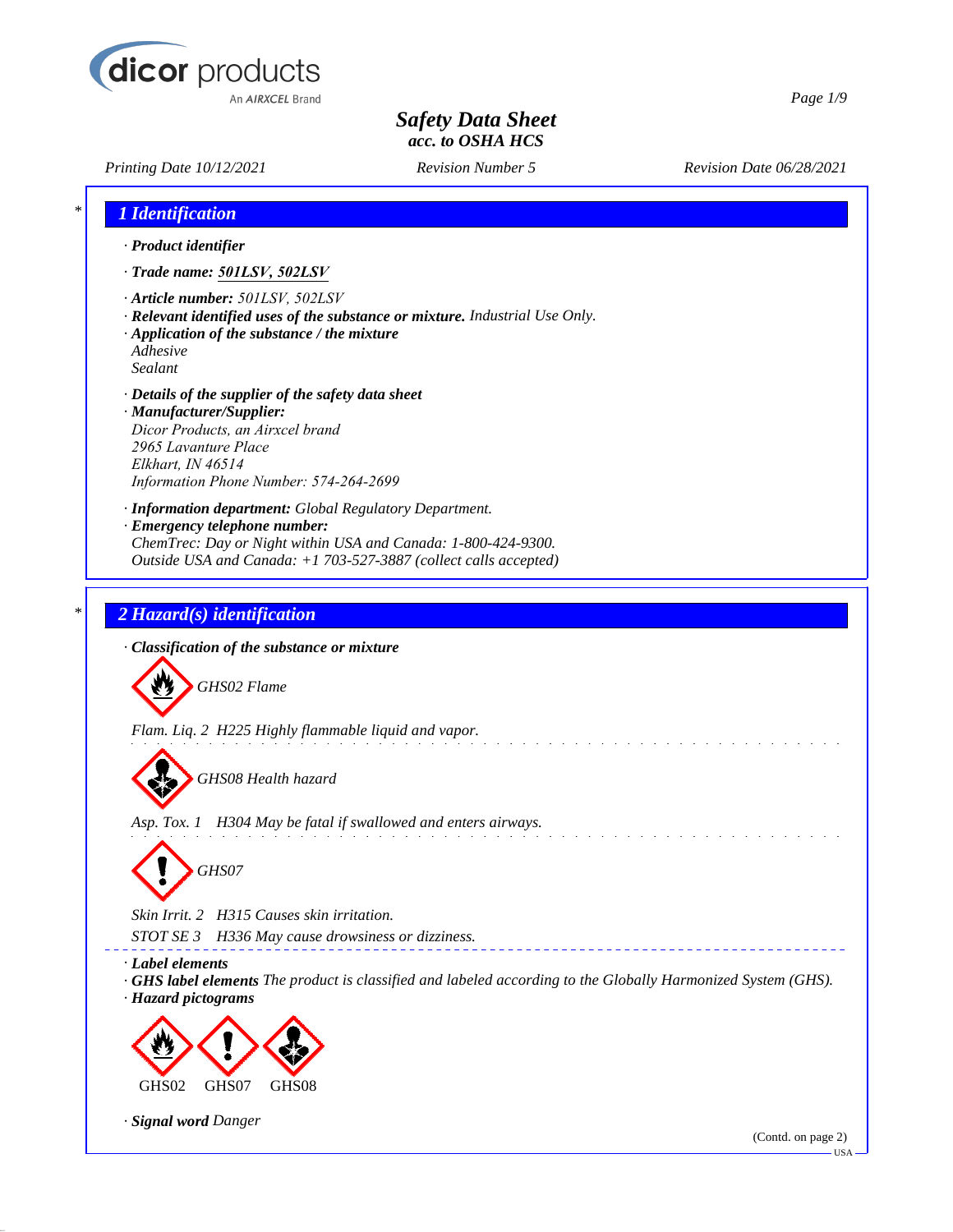*Printing Date 10/12/2021 Revision Number 5 Revision Date 06/28/2021*

# *Trade name: 501LSV, 502LSV*

|                                                                                                                                     | (Contd. of page 1) |
|-------------------------------------------------------------------------------------------------------------------------------------|--------------------|
| · Hazard statements                                                                                                                 |                    |
| Highly flammable liquid and vapor.                                                                                                  |                    |
| Causes skin irritation.                                                                                                             |                    |
| May cause drowsiness or dizziness.                                                                                                  |                    |
| May be fatal if swallowed and enters airways.                                                                                       |                    |
| · Precautionary statements                                                                                                          |                    |
| Keep away from heat/sparks/open flames/hot surfaces. - No smoking.                                                                  |                    |
| Ground/bond container and receiving equipment.                                                                                      |                    |
| Use explosion-proof electrical/ventilating/lighting/equipment.                                                                      |                    |
| Use only non-sparking tools.                                                                                                        |                    |
| Take precautionary measures against static discharge.                                                                               |                    |
| Avoid breathing dust/fume/gas/mist/vapors/spray                                                                                     |                    |
| Wash thoroughly after handling.                                                                                                     |                    |
| Use only outdoors or in a well-ventilated area.                                                                                     |                    |
| Wear protective gloves/protective clothing/eye protection/face protection.                                                          |                    |
| If swallowed: Immediately call a poison center/doctor.                                                                              |                    |
| Specific treatment (see on this label).                                                                                             |                    |
| Do NOT induce vomiting.                                                                                                             |                    |
| If on skin (or hair): Take off immediately all contaminated clothing. Rinse skin with water/shower.                                 |                    |
| IF INHALED: Remove person to fresh air and keep comfortable for breathing.                                                          |                    |
| Call a poison center/doctor if you feel unwell.                                                                                     |                    |
| Take off contaminated clothing and wash it before reuse.                                                                            |                    |
| If skin irritation occurs: Get medical advice/attention.                                                                            |                    |
| In case of fire: Use for extinction: CO2, powder or water spray.                                                                    |                    |
| Store in a well-ventilated place. Keep container tightly closed.                                                                    |                    |
| Store in a well-ventilated place. Keep cool.                                                                                        |                    |
| Store locked up.                                                                                                                    |                    |
| Dispose of contents/container in accordance with local/regional/national/international regulations.                                 |                    |
| · Additional information:                                                                                                           |                    |
| 6.6 % of the mixture consists of component(s) of unknown toxicity.                                                                  |                    |
| · Classification system:                                                                                                            |                    |
| $\cdot$ NFPA ratings (scale 0 - 4)                                                                                                  |                    |
| $Health = 1$                                                                                                                        |                    |
| $Fire = 3$                                                                                                                          |                    |
| $Reactivity = 0$                                                                                                                    |                    |
|                                                                                                                                     |                    |
| $\cdot$ HMIS-ratings (scale $0 - 4$ )                                                                                               |                    |
| <b>HEALTH</b><br>$\Box$ Health = 1                                                                                                  |                    |
| $Fire = 3$<br><b>FIRE</b>                                                                                                           |                    |
| Physical Hazard = $0$                                                                                                               |                    |
| <b>PHYSICAL HAZARD 0</b>                                                                                                            |                    |
| $\cdot$ Other hazards                                                                                                               |                    |
| · Results of PBT and vPvB assessment                                                                                                |                    |
|                                                                                                                                     |                    |
|                                                                                                                                     |                    |
|                                                                                                                                     |                    |
|                                                                                                                                     |                    |
| <b>3 Composition/information on ingredients</b>                                                                                     |                    |
|                                                                                                                                     |                    |
|                                                                                                                                     |                    |
| · <b>PBT</b> : Not applicable.<br>$\cdot v$ PvB: Not applicable.<br>• Chemical characterization: Mixtures<br>· Description: Mixture |                    |

(Contd. on page 3) USA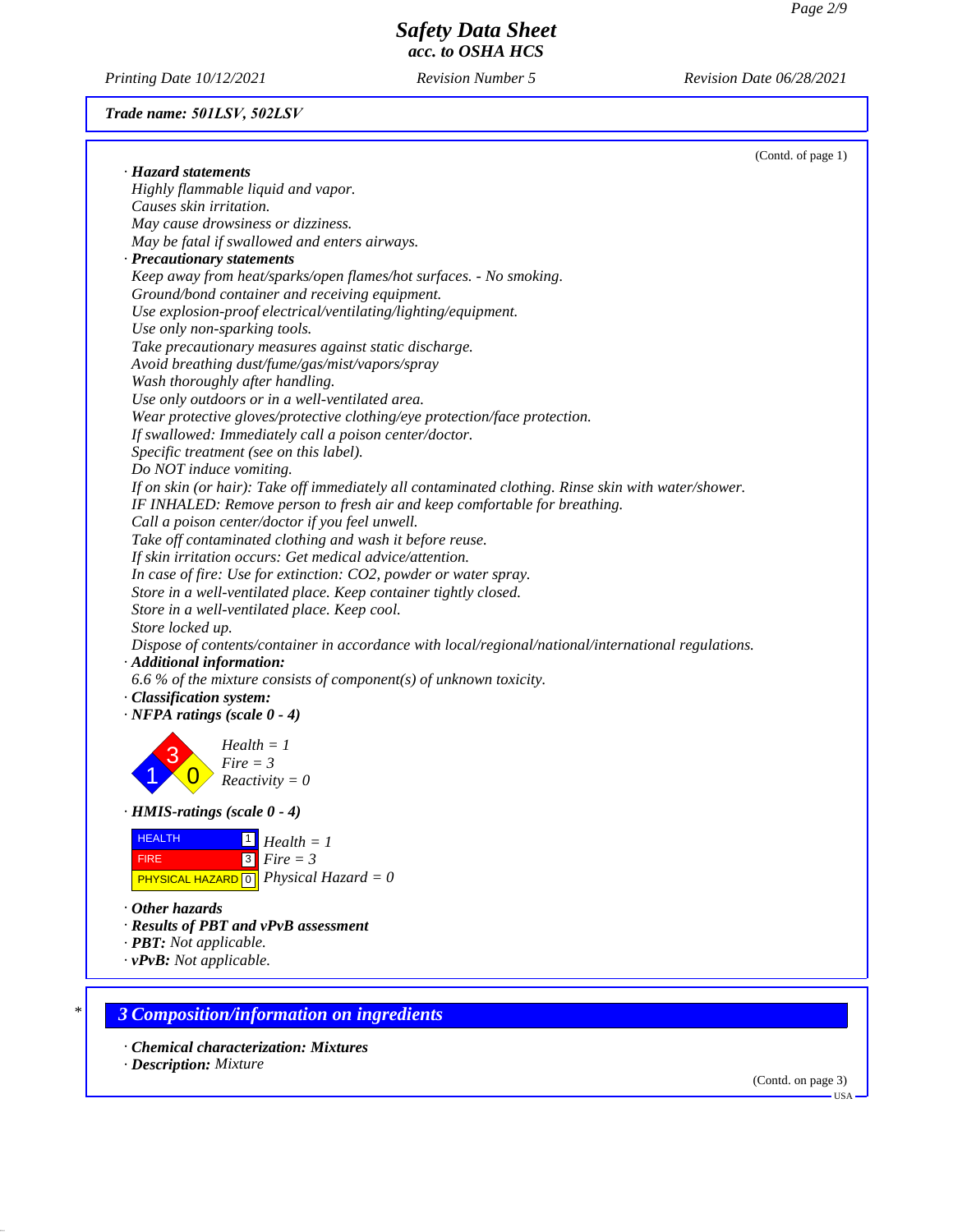*Printing Date 10/12/2021 Revision Number 5 Revision Date 06/28/2021*

*Trade name: 501LSV, 502LSV*

(Contd. of page 2)

*· Hazardous components:*

*64742-49-0 Naphtha (petroleum), hydrotreated light, low boil 25-50%*

*13463-67-7 titanium dioxide 2.5-10%*

### *\* 4 First-aid measures*

*· Description of first aid measures*

*· After inhalation:*

*Supply fresh air or oxygen; call for doctor.*

*In case of unconsciousness place patient stably in side position for transportation.*

- *· After skin contact: Immediately wash with water and soap and rinse thoroughly.*
- *· After eye contact:*

*Rinse opened eye for several minutes under running water. If symptoms persist, consult a doctor.*

- *· After swallowing: Do not induce vomiting; immediately call for medical help.*
- *· Information for doctor:*
- *· Most important symptoms and effects, both acute and delayed No further relevant information available.*

*· Indication of any immediate medical attention and special treatment needed*

*No further relevant information available.*

## *\* 5 Fire-fighting measures*

- *· Extinguishing media*
- *· Suitable extinguishing agents:*

*CO2, extinguishing powder or water spray. Fight larger fires with water spray.*

*Use fire fighting measures that suit the environment.*

*· Advice for firefighters*

*Firefighters use standard protective equipment including flame retardant coat, helmet with face shield, gloves, rubber boots, and in enclosed spaces, SCBA.*

*· Protective equipment: Protective clothing and respiratory protective device.*

## *\* 6 Accidental release measures*

- *· Personal precautions, protective equipment and emergency procedures Wear protective equipment. Keep unprotected persons away. Ensure adequate ventilation*
- *· Environmental precautions: Do not allow to enter sewers/ surface or ground water.*

*· Methods and material for containment and cleaning up:*

*Absorb with liquid-binding material (sand, diatomite, acid binders, universal binders, sawdust). Ensure adequate ventilation.*

*· Reference to other sections*

- *See Section 7 for information on safe handling.*
- *See Section 8 for information on personal protection equipment.*

*See Section 13 for disposal information.*

# *\* 7 Handling and storage*

*· Handling:*

*· Precautions for safe handling Avoid contact with skin and eyes. Open and handle receptacle with care.*

(Contd. on page 4)

USA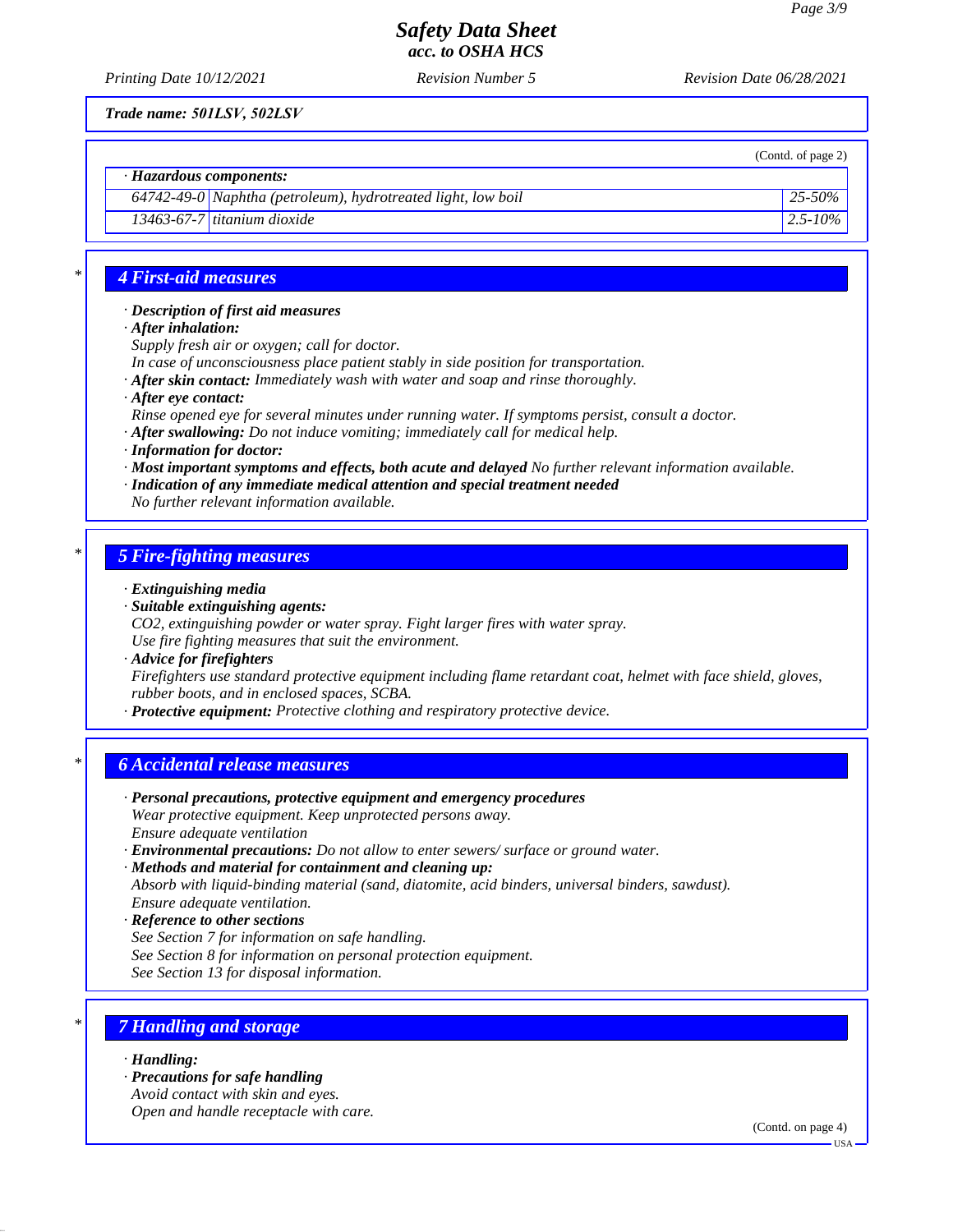*Printing Date 10/12/2021 Revision Number 5 Revision Date 06/28/2021*

### *Trade name: 501LSV, 502LSV*

(Contd. of page 3)

*Ensure good ventilation/exhaustion at the workplace. Prevent formation of aerosols.*

- *· Information about protection against explosions and fires: Keep ignition sources away - Do not smoke. Keep container closed when not in use.*
- *· Conditions for safe storage, including any incompatibilities*
- *· Storage:*
- *· Requirements to be met by storerooms and receptacles: Store in a cool location away from direct heat.*
- *· Information about storage in one common storage facility: Store away from oxidizing agents.*
- *· Further information about storage conditions: Keep receptacle tightly sealed.*
- *· Specific end use(s) No further relevant information available.*

*\* 8 Exposure controls/personal protection*

*· Additional information about design of technical systems: No further data; see item 7.*

- *· Control parameters*
- *· Components with limit values that require monitoring at the workplace:*

*The following constituent is the only constituent of the product which has a PEL, TLV or other recommended exposure limit.*

*At this time, the remaining constituent has no known exposure limits.*

*13463-67-7 titanium dioxide*

*PEL Long-term value: 15\* mg/m³*

*\*total dust*

*REL See Pocket Guide App. A*

*TLV Long-term value: 10 mg/m³*

*· Additional information: The lists that were valid during the creation were used as basis.*

- *· Exposure controls*
- *· Personal protective equipment (see listings below)*
- *· General protective and hygienic measures:*
- *Keep away from foodstuffs, beverages and feed. Wash hands before breaks and at the end of work.*
- *· Breathing equipment:*

*Use approved respiratory protection equipment when airborne exposure is excessive. Consult the respirator manufacturer to determine the appropriate type of equipment for a given application. Observe respirator use limitations specified by the manufacturer.*

*· Protection of hands:*



*Protective gloves*

*The glove material has to be impermeable and resistant to the product/ the substance/ the preparation.*

*· Material of gloves*

*Nitrile rubber, NBR*

*The selection of the suitable gloves does not only depend on the material, but also on further marks of quality and varies from manufacturer to manufacturer.*

*· Penetration time of glove material*

*The exact break through time has to be found out by the manufacturer of the protective gloves and has to be observed.*

(Contd. on page 5)

 $-<sup>T</sup>S<sub>A</sub>$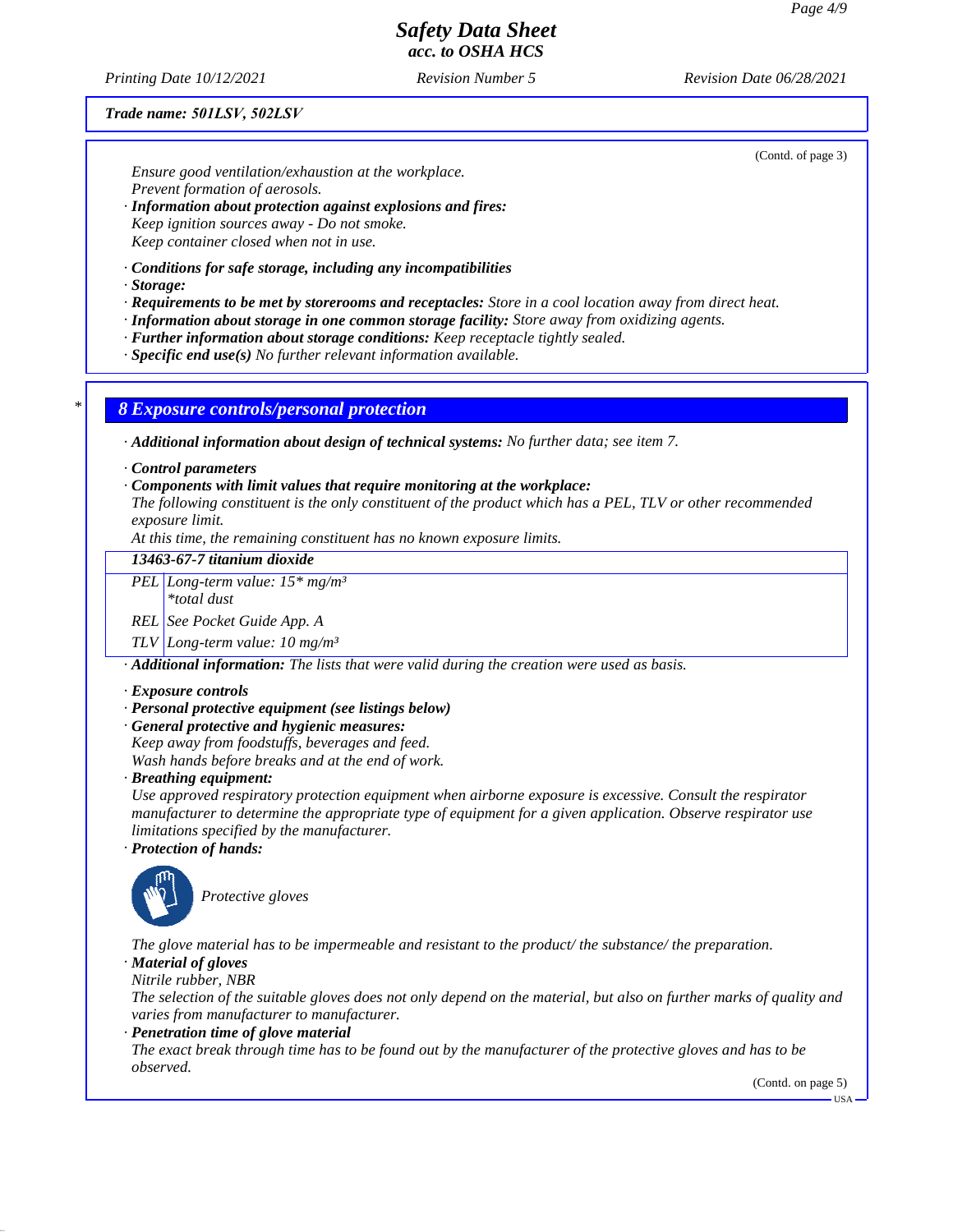*Printing Date 10/12/2021 Revision Number 5 Revision Date 06/28/2021*

## *Trade name: 501LSV, 502LSV*

*· Eye protection:*

*Safety glasses with side shields.*



*Tightly sealed goggles*

*· Body protection: Protective work clothing*

| · Information on basic physical and chemical properties    |                                                                                               |  |  |  |  |  |
|------------------------------------------------------------|-----------------------------------------------------------------------------------------------|--|--|--|--|--|
| <b>General Information</b>                                 |                                                                                               |  |  |  |  |  |
| $\cdot$ Appearance:                                        |                                                                                               |  |  |  |  |  |
| Form:                                                      | Paste                                                                                         |  |  |  |  |  |
| Color:                                                     | <i>Ivory</i>                                                                                  |  |  |  |  |  |
| $\cdot$ Odor:<br>· Odor threshold:                         | Characteristic<br>Not determined.                                                             |  |  |  |  |  |
| $\cdot$ pH-value:                                          | Not determined.                                                                               |  |  |  |  |  |
|                                                            |                                                                                               |  |  |  |  |  |
| · Change in condition                                      |                                                                                               |  |  |  |  |  |
| <b>Melting point:</b><br><b>Boiling point:</b>             | Undetermined.<br>122-144 °C (251.6-291.2 °F)                                                  |  |  |  |  |  |
|                                                            |                                                                                               |  |  |  |  |  |
| · Flash point:                                             | $14-18$ °C (57.2-64.4 °F)                                                                     |  |  |  |  |  |
| · Flammability (solid, gaseous):                           | Not Applicable.                                                                               |  |  |  |  |  |
| · Ignition temperature:                                    | Not determined                                                                                |  |  |  |  |  |
| · Decomposition temperature:                               | Not determined.                                                                               |  |  |  |  |  |
| · Auto igniting:                                           | Product is not selfigniting.                                                                  |  |  |  |  |  |
| · Danger of explosion:                                     | Product is not explosive. However, formation of explosive air/vapor<br>mixtures are possible. |  |  |  |  |  |
| · Flammable limits:                                        |                                                                                               |  |  |  |  |  |
| Lower:                                                     | $1$ Vol $\%$                                                                                  |  |  |  |  |  |
| <b>Upper:</b>                                              | 7 Vol %                                                                                       |  |  |  |  |  |
| · Vapor pressure:                                          | Not determined.                                                                               |  |  |  |  |  |
| $\cdot$ Specific gravity at 20 °C (68 °F):                 | 1.17                                                                                          |  |  |  |  |  |
| · Relative density                                         | Not determined.                                                                               |  |  |  |  |  |
| · Vapor density                                            | Not determined.                                                                               |  |  |  |  |  |
| $\cdot$ Evaporation rate                                   | Not determined.                                                                               |  |  |  |  |  |
| · Solubility in / Miscibility with                         |                                                                                               |  |  |  |  |  |
| Water:                                                     | Not miscible or difficult to mix.                                                             |  |  |  |  |  |
| · Partition coefficient (n-octanol/water): Not determined. |                                                                                               |  |  |  |  |  |
| · Viscosity:                                               |                                                                                               |  |  |  |  |  |
| Dynamic:                                                   | Not determined.                                                                               |  |  |  |  |  |
| Kinematic:                                                 | Not determined.                                                                               |  |  |  |  |  |
| · Solvent content:                                         |                                                                                               |  |  |  |  |  |
| Organic solvents:                                          | Not available                                                                                 |  |  |  |  |  |

(Contd. of page 4)

USA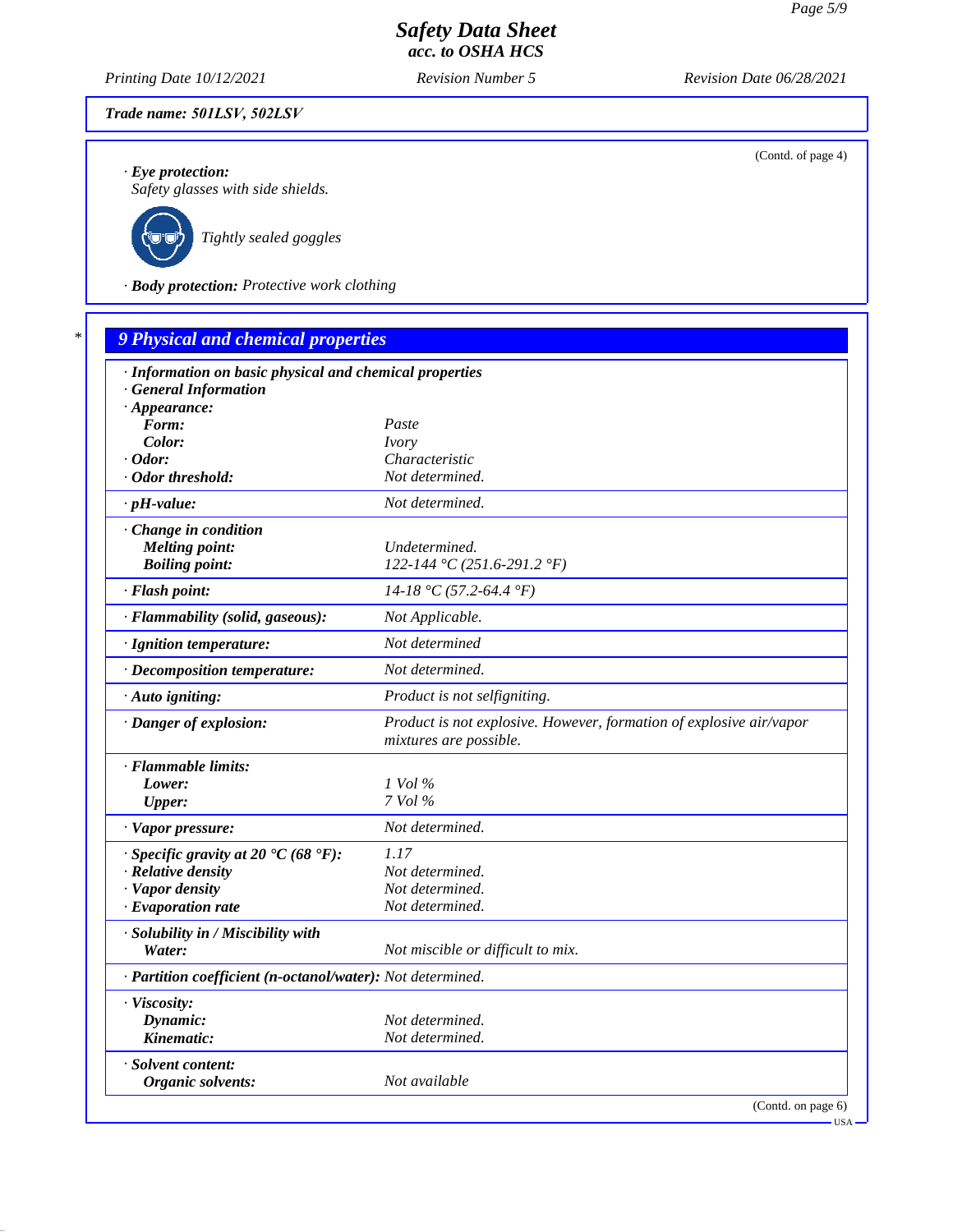*Printing Date 10/12/2021 Revision Number 5 Revision Date 06/28/2021*

*Trade name: 501LSV, 502LSV*

*Solids content: 66.4 %*

- 
- *· Other information VOC: = 3.04 lbs/gal or 365 gm/l weight pre gallon: = 9.74 lbs*

# *\* 10 Stability and reactivity*

- *· Reactivity Not reactive as supplied*
- *· Chemical stability Stable under recommended storage conditions.*
- *· Thermal decomposition / conditions to be avoided:*
- *No decomposition if used and stored according to specifications.*
- *· Possibility of hazardous reactions No dangerous reactions known.*
- *· Conditions to avoid Heat, flames, sparks.*
- *· Incompatible materials:*

*Reacts with oxidizing agents. Reacts with acids. Reacts with alkalis (bases)*

*· Hazardous decomposition products: Carbon monoxide and carbon dioxide Nitrogen oxides (NOx)*

# *\* 11 Toxicological information*

- *· Information on toxicological effects*
- *· Acute toxicity:*
- *· Primary irritant effect:*
- *· on the skin: Skin irritant.*
- *· on the eye:*
- *May irritate the eye.*
- *Vapors may be irritating to the eyes.*
- *· Sensitization: No sensitizing effects known.*
- *· Additional toxicological information:*

*The product shows the following dangers according to internally approved calculation methods for preparations: Irritant*

*· Carcinogenic categories*

*14807-96-6 Talc (Mg3H2(SiO3)4) 3* 

*13463-67-7 titanium dioxide 2B*

*· NTP (National Toxicology Program)*

*None of the ingredients is listed.*

*· OSHA-Ca (Occupational Safety & Health Administration)*

*None of the ingredients is listed.*

# *\* 12 Ecological information*

- *· Toxicity*
- *· Aquatic toxicity: No further relevant information available.*

*· Persistence and degradability No further relevant information available.*

(Contd. on page 7)

(Contd. of page 5)

USA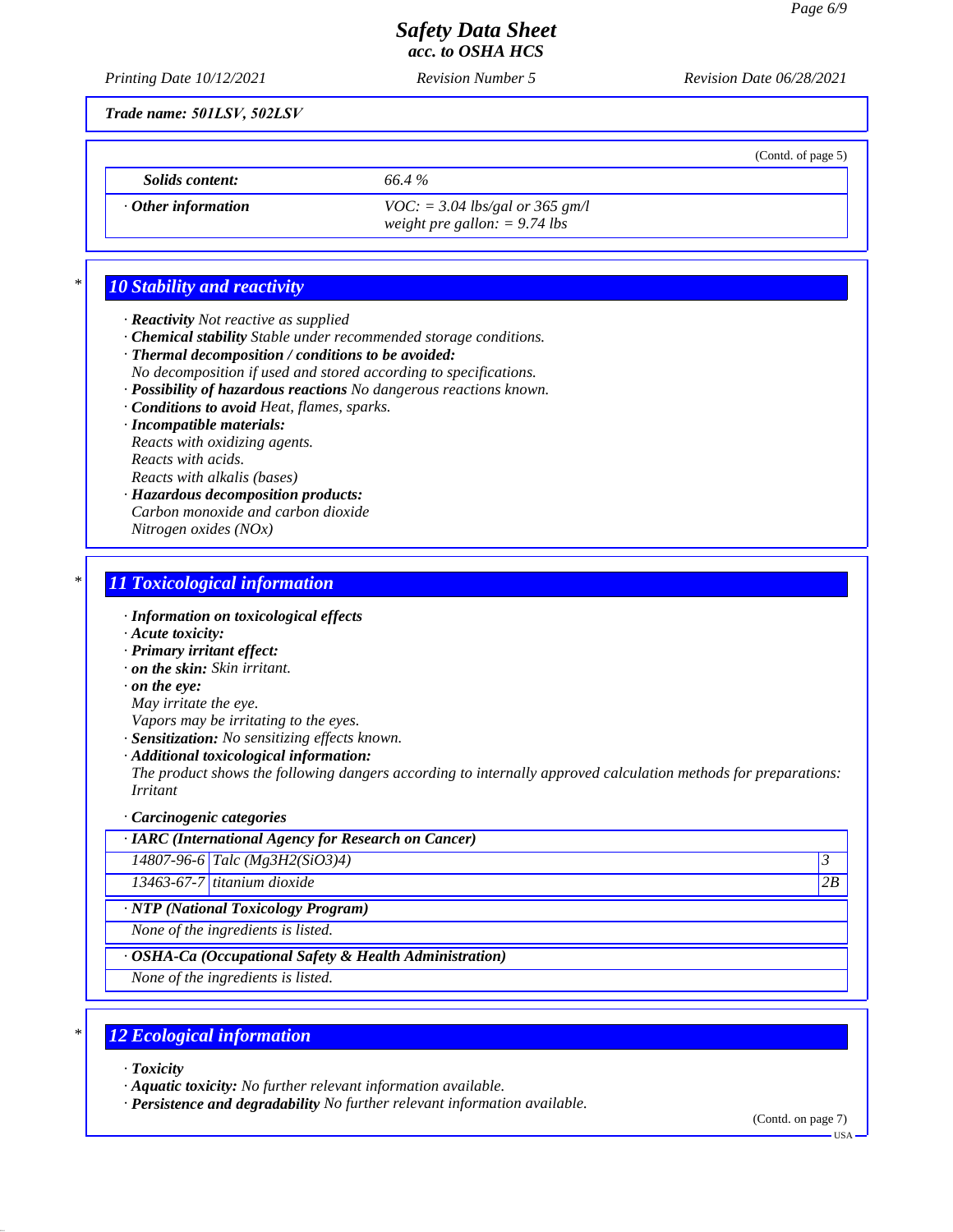*Printing Date 10/12/2021 Revision Number 5 Revision Date 06/28/2021*

*Trade name: 501LSV, 502LSV*

(Contd. of page 6)

- *· Behavior in environmental systems:*
- *· Bioaccumulative potential No further relevant information available.*
- *· Mobility in soil No further relevant information available.*
- *· Additional ecological information:*
- *· General notes: At present there are no ecotoxicological assessments.*
- *· Results of PBT and vPvB assessment*
- *· PBT: Not applicable.*
- *· vPvB: Not applicable.*
- *· Other adverse effects No further relevant information available.*

### *\* 13 Disposal considerations*

- *· Waste treatment methods*
- *· Recommendation: Comply with current regulations.*
- *· Uncleaned packagings:*
- *· Recommendation: Comply with current regulations.*

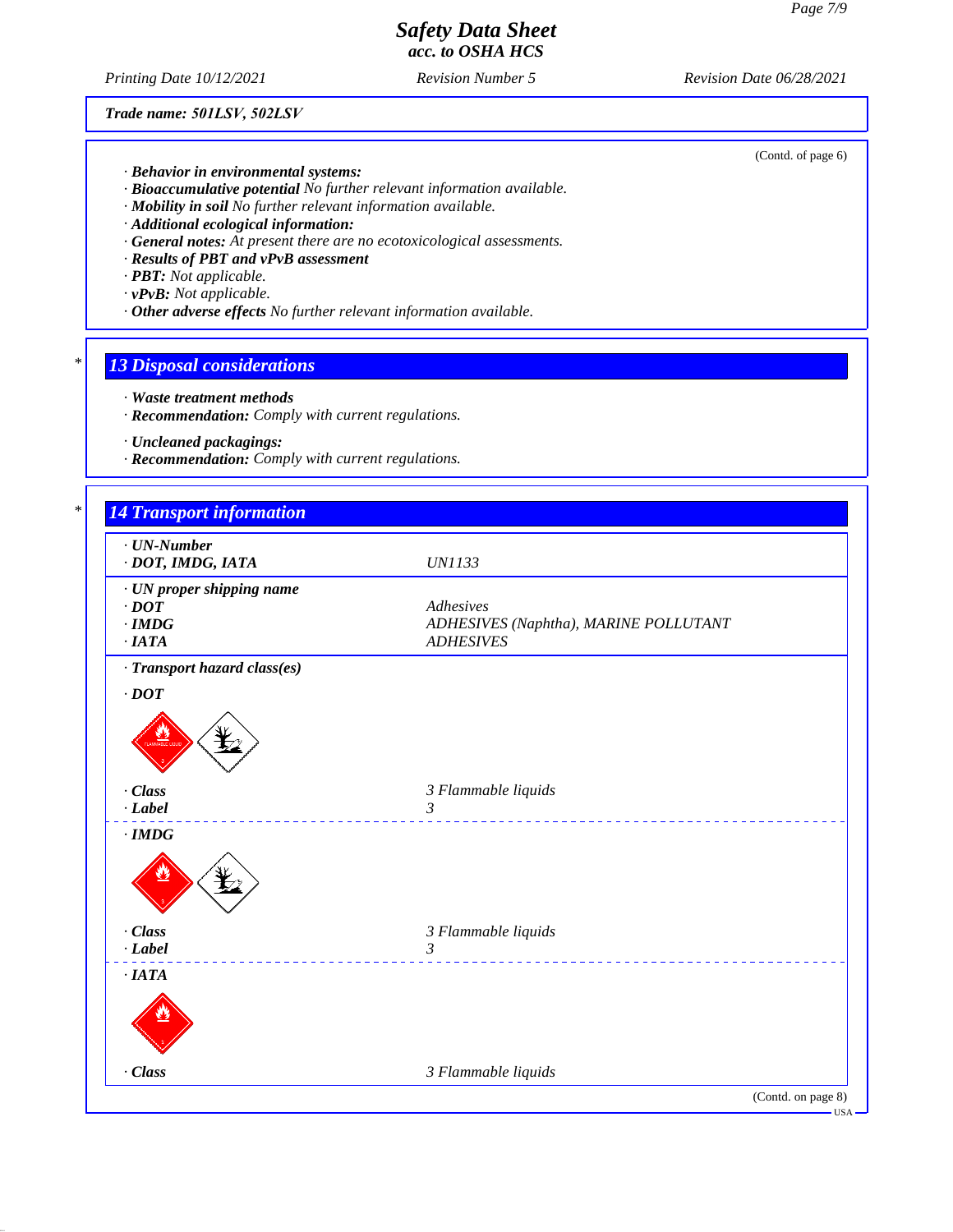*Printing Date 10/12/2021 Revision Number 5 Revision Date 06/28/2021*

| Trade name: 501LSV, 502LSV |  |  |
|----------------------------|--|--|
|----------------------------|--|--|

|                                                                                                                                       | (Contd. of page 7)                                                                                                                                                                                                                                                                                                                                                                                                                                                                |
|---------------------------------------------------------------------------------------------------------------------------------------|-----------------------------------------------------------------------------------------------------------------------------------------------------------------------------------------------------------------------------------------------------------------------------------------------------------------------------------------------------------------------------------------------------------------------------------------------------------------------------------|
| · Label                                                                                                                               | 3                                                                                                                                                                                                                                                                                                                                                                                                                                                                                 |
| · Packing group<br>· DOT, IMDG, IATA                                                                                                  | II                                                                                                                                                                                                                                                                                                                                                                                                                                                                                |
| · Environmental hazards:<br>$\cdot$ Marine pollutant:<br>$\cdot$ Special marking (ADR):                                               | Product contains environmentally hazardous substances: Naphtha<br>Yes (DOT)<br>Symbol (fish and tree)<br>Symbol (fish and tree)                                                                                                                                                                                                                                                                                                                                                   |
| $\cdot$ Special precautions for user<br>$\cdot$ Hazard identification number (Kemler code): 33<br>· EMS Number:<br>· Stowage Category | Warning: Flammable liquids<br>$F-E.S-D$<br>B                                                                                                                                                                                                                                                                                                                                                                                                                                      |
| · Transport in bulk according to Annex II of<br><b>MARPOL73/78 and the IBC Code</b>                                                   | Not applicable.                                                                                                                                                                                                                                                                                                                                                                                                                                                                   |
| · Transport/Additional information:                                                                                                   | Based on our review of the physical properties of this adhesive,<br>Dicor Products has determined that this material can be<br>reclassified as UN1133, Adhesives, 3, PGIII, when shipped in<br>containers of less than $30 L$ (7.9 US GAL). The applicable statutes<br>for this reclassification are 49 CFR $\S$ 173.121(b) for US ground<br>shipments, IATA DG code $\S$ 3.3.3.1 for international air shipments,<br>and IMDG code $\S 2.3.2.3$ for international sea shipments. |
| $\cdot$ DOT<br>· Remarks:                                                                                                             | Special marking with the symbol (fish and tree).                                                                                                                                                                                                                                                                                                                                                                                                                                  |

## *\* 15 Regulatory information*

*· Safety, health and environmental regulations/legislation specific for the substance or mixture · Sara*

*· Section 355 (extremely hazardous substances):*

*None of the ingredients is listed.*

*· Section 313 (Specific toxic chemical listings):*

*None of the ingredients is listed.*

### *· TSCA (Toxic Substances Control Act):*

*All components of this product are on the TSCA Inventory or are exempt from TSCA Inventory requirements.*

### *· Hazardous Air Pollutants*

*None of the ingredients is listed.*

#### *· Proposition 65*

*Please contact H.B. Fuller for more information regarding Proposition 65 on this product: reg.request@hbfuller.com .*

#### *· (DSL) Canada Dosmestic Substance List*

*All components of this product are on the DSL(Canada Domestic Substance list) or are exempt from DSL requirements.*

### *· Cancerogenity categories*

*· EPA (Environmental Protection Agency)*

*None of the ingredients is listed.*

(Contd. on page 9)

USA